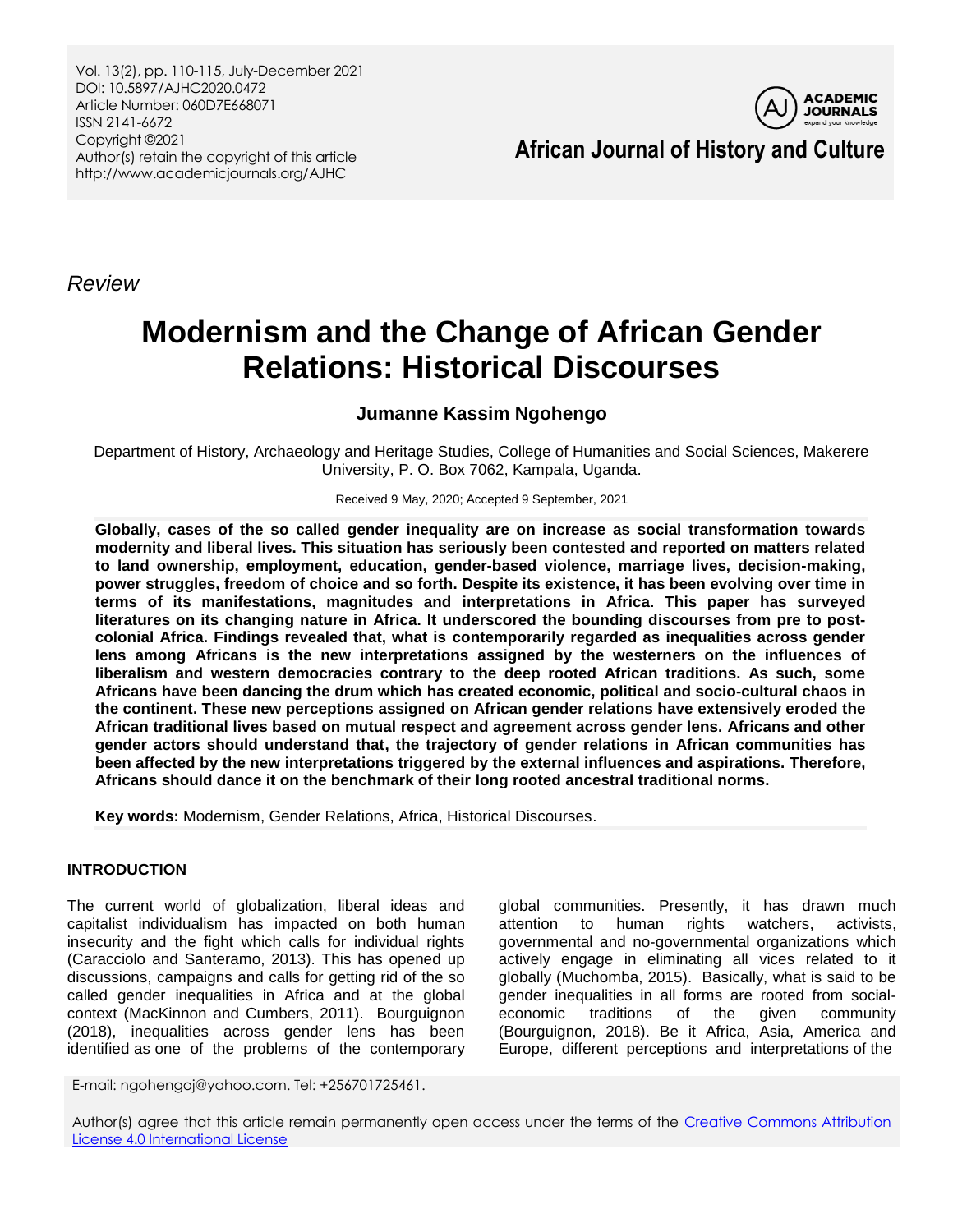social relations tied to the socio-cultural norms since the evolution of lives (Bourguignon, 2018).

Despite being felt worldwide, the question of unequal gender relations is however, pioneered more intensely in low-income countries as opposed to the developed world (Caracciolo and Santeramo, 2013). This is claimed to have been as a result of the varied nature of intellectual levels, magnitudes of people"s awareness, exposures, perceptions, interactions and different cultural ties triggering the occurrence and the definitions imposed on the phenomenon across the planet  $(ISS, 2003)^1$ . According to Kimani (2008), gender relations among Africans have been attached to their historical and traditional ties of the given communities. For example, Africa"s land tenure system has pose contemporary acute discussions across gender lens in terms of its access, ownership and benefits where women considered as the victimized group (Byamugisha, 2016). These paradoxical discussions are centred on the newly interpreted gender relations imposed by the westerners on African societies which contradicts the long term cherished African realities, however, surprisingly danced by some Africans (Akinola, 2018).

Regardless of its intensity and attraction to critical discussions across disciplines at all levels, the new perceptions across unequal gender relations in the world, its taste to pose discussions among scholars is still promising and invaluable (Jacobsen, 2011). As such, this paper has surveyed gendered social relations and its changing trends across time in Africa.

#### **THE HISTORICITY AND REALITIES OF GENDER RELATIONS IN AFRICA**

The question of different social relations and organisations in Africa existed before colonial era (Moyo, 2017). History teaches us that, societies survived by making choices, rational and non-rational forms of survival (Goh, 1889). Basically, traditional societies in Africa were largely matrilineal<sup>2</sup>, they loved and protected girls but at the same time gave the defence duties to boys, exposing them to harsh nature environment that dictated the life of pre capitalist communities (Tembo, 1988). In pre-colonial Africa, a woman had both teacher and parental roles over the children in the family settings. Despite assuming the significance of her family position, all decision making regarding family and clan matters were handled by men (Kajoba, 2002). This was how societies worked in traditional Africa to maintain the socio-cultural respect of the communities as they are wisely chosen rational beings (Tembo, 1988).

The study conducted by Mihanjo (2011) among the Kisi in Northern Tanzania on their households" production, gender relations in that community was clearly seen. This community engaged in pottery since late 1880s as their principal economic activity. Commoditisation made pots significant items for sell at the market. Kisi households were thus engaging in pot production on a scale previously unknown in the area. For example, in Ikombe village and Lumbira wards, 90% of the households depended on pottery for their survival and for their incomes (Samanta, 2016). In other communities of Tanzania, this means that, consolidation of exchange relations and decline in incomes puts pressure on both members of the community where both men and women were highly concerned about the welfare of their households, for example the case among the Kisi community. Despite women producing over 60% of the pots as the trade commodity, families and households decisions and leadership depended on men (Wilson, 1996). Therefore, division of labour was an acceptable social relation despite the fact that men had the final decision on the outputs on the pottery business (Mihanjo, 2017). As such, by what came to be interpreted as gender inequality in African societies especially in the issue of resource access and decision making was just attached to modernity and western perceptions which had nothing on the traditional African families prior to capitalist interactions.

Gender diversity in Kisi just defined social roles to be assumed by different individuals in economic productions (Mihanjo, 1997). The logic on gender relations including decisions on income spending from pottery sales took angle following capitalist interactions from 1890s (Baunach, 2001). Commoditisation of pots stimulated gender and age specific roles as well as decision making in the households. Economic and survival problems have made decision making broad and a diversified process. It is a complex negotiated individualistic, paternalistic and collective process. Conjectural conditions and processes indicate that female dominated pottery and petty business trading activities play a major commanding role in the Kisi household. However a number of other intervening historical and social factors play an important role in the shaping of social relationships and power relations in the communities (Dancer, 2017). Similarly, on the other hand, though women income among the Kisi solved most of the households needs, it was small compared to men"s income from fishing which was bigger though unreliable and seasonal (ibid). This situation developed internal well-knit interdependencies that bind men and women together in searching for incomes for survival (Ehlers, 1991). Women's daily and weekly income helped households" subsistence needs, and men income was for other family matters (Mihanjo, 1997). Clearly, despite the serious poverty among the Kisi community, families' households survived through integrative efforts of all members; husbands and wives, parents and children, boys and girls, and the related kins in the households (ibid).

However, from Kisi realities, it can be concluded that,

 $\overline{\phantom{a}}$ <sup>1</sup> Netherland Institute of Social Studies, Proceedings from international expert seminar, 2003

Matriarchy is a social organization where descents and relationships reckoned to female line, Peters, 2013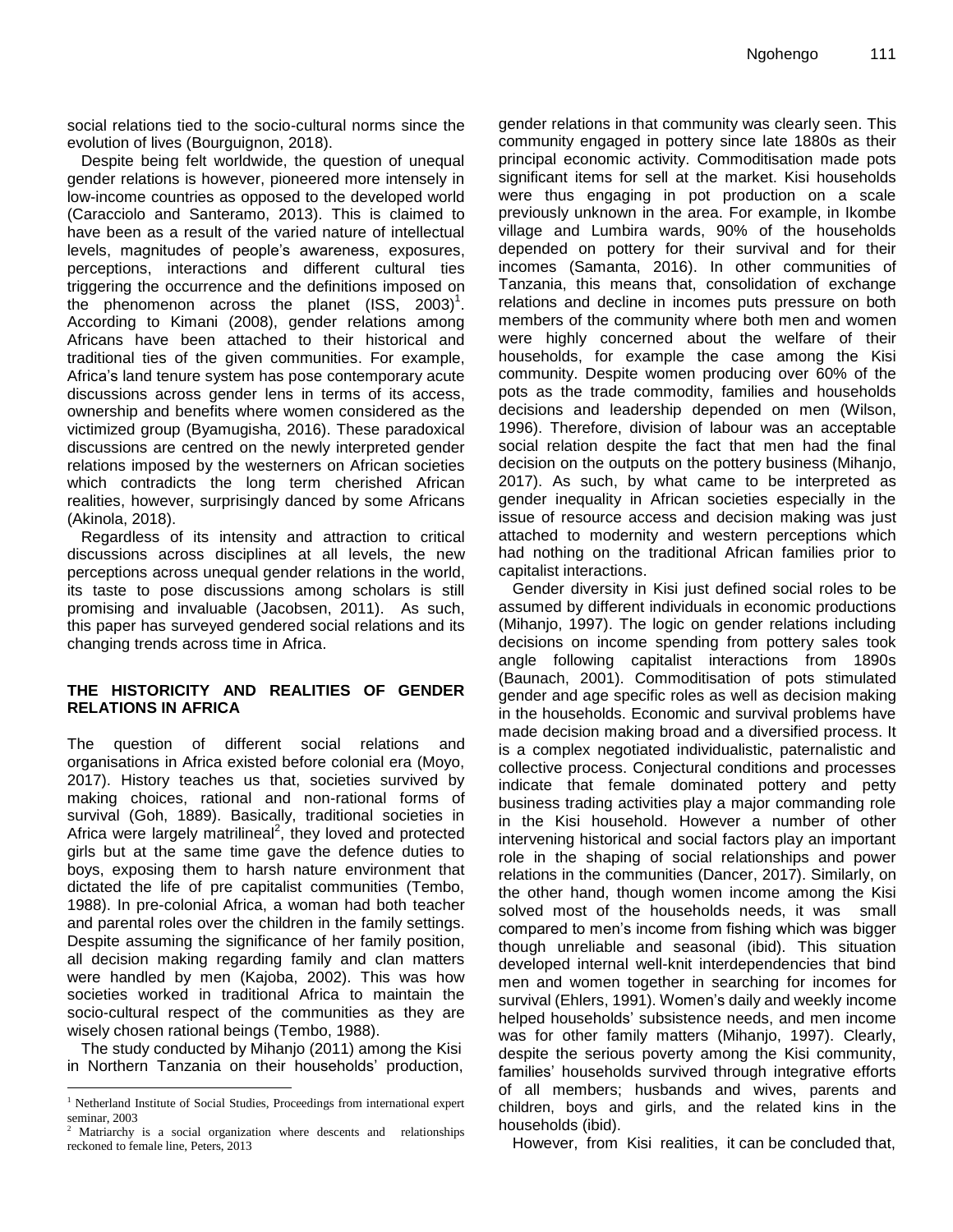the integration in international capitalist system African households and gender relations have never remained the same (Scott, 1999). Africans have been wiped away from their deep rooted social relations by the modernity and new perceptions which are contemporarily cemented on the ideas of rights, equality and discriminations by the westerners (Sundet, 2004). As such, some Africans have currently changed their perceptions in response to this western philosophical inclination by adapting to changes from external influence (Laiser, 2016). Therefore, in order to clearly understand African gender relations, historicizing their household social relations, as a site characterized by multiple economic, historic, demographic and diverse geographical setting will be the proper lens (Osborn, 2011). Households in this regard are not simply social units, but are as well proper historical, demographic, economic and geographical unit of gender relations analysis on African settings (Sow, 1997). This implies there was no gender equality in Africa as per liberal and western perceptions and interpretations which call for mutual decision making in the communities' matter. However, in the African traditional setting, this was considered normal and there was adherence to division of duties and specialisation across members of the communities (Muchomba, 2015). For example, a study conducted by Knowles (1991) in South Africa showed that, land resource was primarily controlled by elderly men in the clan on behalf of the entire community. These male elders were responsible for land allocation across community members, including women. The study further depicted that, land was not only the economic resource but also attached to security, religious and other cultural matters of the communities. As such, male clan elders were accountable for its protection and could not easily distribute across gender lens (Hallam, 2004).. Therefore, this argument explains the wisdom of the African traditional norms in protecting communities contrary to the new modern perceptions assigned by the westerns on the issue of male-female land access (Dorius, 2010)..

Likewise the structure and content of pre- colonial African education depicted the so called westerners" unequal social relation by African communities. This king of education was gender oriented in terms of its skills and knowledge acquisitions (Rodney, 1973). There was no overleaping learnings across sex, for example, female were taught all households related matters including taking care of their husbands whereas male skills were devoted to economic, defence and security of the families and communities, economic activities and other teachings towards their manhood (ibid). These justifications cement the idea that, African gender relation was characterised by mutual and traditional respect, agreement, humility, honesty, endurance and has thereby created stable African families and communities with the clearly defined social roles across members of the communities (Madueke, 2014).

Furthermore, Madueke (2014) on the study conducted in Nigeria called "Equality or Complementarity: Gender Relations Seen through African Eyes' concluded that, gender was neither a fundamental organizing principle nor a major defining factor in African socio-cultural relations in the studied community. Being a man or a woman was generally irrelevant to individuals" social roles and relationships. Therefore, this community lived amicably with clear social defining roles and responsibilities across gender. This in turn strengthened the stability and mutual respect within both the families and community with no discrimination sentiments attached to sexes. This marks the fact that, proper studying of African gender relations should be lensed on African perspective and not through western paradigms as the two believe and inclined to different philosophical interpretations (Weisgram, 2016).

Colonial encroachment from 1890s completely transformed African gender relations (Walby, 2003). Colonial demands executed by the colonial state compelled the divergence of gender roles in African colonies contrary to its long cherished setting under traditional ties (Boone, 2015). During colonial era for example, all households' duties were assumed by women especially when men were taken as labourers to colonial projects (Oluwole, 1997). In Tanzania for instance the German colonial government established sisal plantations in Morogoro, Tanga and some parts in Kilimanjaro region whose labourers depended highly in many parts of the continent such as Mozambique and South Africa (Vernet, 2009; Laiser, 2016). This situation caused family and traditional dissolutions in the areas created as labour reserve in Africa (Muthaka et. al, 2017). Capitalist changed lives of the Africans to comply with their demands (Mihanjo, 1999). These capitalist processes had impacted on traditional societies overtly and covertly in their socio-economic and political lives in the precolonial African societies as they transformed into modernity (Waane, 1797). This process is superficially explained in anthropological and sociological perspective (Oluwole, 1997). The global intercontinental interactions created modernity in Africa, where many aspects completely changed including gender relations and thereby creating intense socio-cultural confusions (Komu, 2003). Despite modernization which is experienced in the world, activist points fingers to cultural roots being the sole cause of gendered problems in Africa (Muthaka et. al, 2014). It has been quoted for instance that women in Africa battles against persecutions and are subjected to systematic sexual violence where rural communities take the lead (The Independent, 2018). Besides, traditions too often contribute to their subservient positions and therefore subject them into serious gender discrimination in many facets of lives (The Independent, 2018:10). Paradoxically, these arguments leave many unanswered questions about historical changes around societies. In actual fact it confirms that, consolidation in the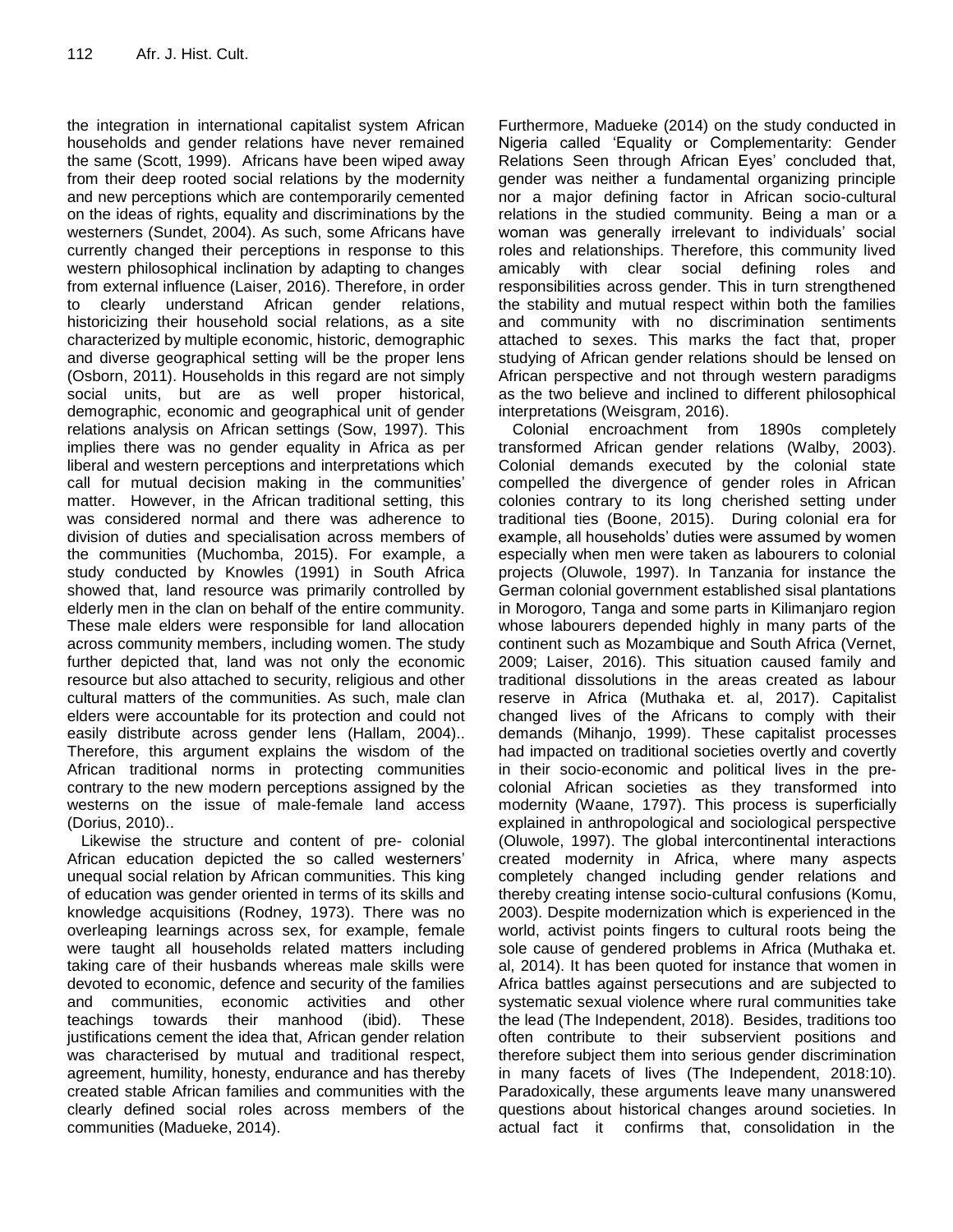transformation of traditional societies related to commodity relations and liberal economic impact (Atkinson and Errington, 1990). Therefore, side lining social transformations and modernity in Africa as the stimuli to the change in gender roles is the confusions brought by the westerners (Hyden, 1980). For example, Africa's rural household production, specifically how commodification enhanced the position and condition of gender relations, is largely linked with integration in international capitalist system (Mbilinyi, 1997). Therefore, the newly brought capitalist system of commoditization completely reshaped different gender roles in the rural communities in Africa. Besides, Alavi et al. (1982) argued that, the peasantry was largely captured and thus was critically broken down on various fronts of social relations including gender. This cement the opinion that households including gender relations in Africa have been transformed throughout, from colonial to postcolonial era, where modernity being the key factor to the said contemporary voiced inequality across gender lens in the continent (Thomson, 1881).

In the context of modernism, many non-governmental organizations have largely contributed to the discussions on gender inequality issues in Africa (Ruparelia, et.al.2017; Schuurman, 2000). The human rights groups and NGOs from the west discussed the matter under the assumption that they are more knowledgeable and wellfunded to do so. By so doing they neglect the real facts of history that it is the change and socio-political transformations which has modernised, monetised, ruralised, urbanized and proletariatized African societies and made them too fragile to cope (Commins, 2018), which account for much of the so called present day gender inequalities in Africa (Risman, 2017).. Gender campaigners in the western world take note of African gender and other forms of social relations in western perspectives (Desposato and Norrander, 2009). Thus, picking up from this model of understanding, interpretation and analysis, their campaigns tend to generalise the underdeveloped world especially Africa by simply locating its traditionalism to have horrible impact on gender relations (Jayachandran, 2015; Rose, 2017). They also do not see the history in view of the moves of state to consolidate world capitalist liberal economy and its impact on global society, especially to the mainly pre capitalist societies of Africa (Inglehart et.al, 2003). This can be refuted by the fact that African realities across gender were living amicably long before modernisations. Therefore, modernisation and its aftermath have created socio-cultural genocide where marriage institution, family disintegration and their socio-cultural problems are common in the continent (Kimani, 2008; Schiff, 2010). It can therefore be concluded that, the westerners have historically contributed much in sharpening and eroding the nature of African social relations in order to fulfil their economic interests (Shivji, 1996). For example, during colonial times, men and boys were being uprooted for imperial economies in provision of labour and therefore

burdened the household and community to women, girls and Children (Sheriff, 1987; Sweet, 2013). This situation consolidated and the trend gendered social relations started for the sake of facilitating colonial exploitation (Dodson et al., 2008). Therefore, blaming African gender relations under western lens, approaches and paradigms are not well suited to place traditional Africans into their proper context but rather label and explain different unsuited perceptions to the Africans traditional lives (IBRD, 2020; Plagnol et.al, 2009).

The western paradigms and approaches used to interpret gender relations in Africa seem to misconceive the phenomenon (Madueka, 2014). This is in the same line with Schuurman (2000) who asserted that, the philosophies clearly see African culture totally at fault or wrong even without inclining to its valid historical evidences and justifications (Samanta, 2016).. Such conceptions cement the west supremacist ideology that African culture is inferior and gender insensitive and therefore must be corrected (Miller et al. 2018; Mteti, 2016; OECD, 2015). These perceptions are subscribing to the anthropological and sociological approaches in late 19th century and early  $20<sub>th</sub>$  century which mediated African societies on premises of western cultural superiority (Schuurman, 2000).

#### **CONTEMPORARY SITUATION ON AFRICA GENDER RELATIONS AND THE DILEMMA TO AFRICANISATION**

Since the dawn of man, African gender relations were not a problem among Africans. People collectively lived with their specified divisions of labour and specialisations within the households, where men were in charge of all family matters (Madueke, 2014). Under traditional African families, both men and women had different roles to play in their households (Lindsey, 2020). Lives were tied and agreed by the traditional African socio-cultural norms for centuries (Ngubane, 2010). As the basis of this paper depicts, African traditional lives were clearly defined by gender relations in all aspects of human existence (Jafry and Sulaiman, 2013). For example, economically, despite the collective production efforts at the family levels, men still remained principal decision makers of the families on how to use, allocate and maintain the resources, therefore assuming leadership roles in African context (Ngubane, 2010). Division of labour and specialisations maintained and strengthened social relations across gender lens which in turn brought strong families, clans and communities with high mutual respect, honesty, humility and understandings (ibid). As such, diversified roles in social, economic and political condition in African traditional setting has never been the cause of problems and hence was not interpreted as discriminations, persecutions and marginalisation of across gender (Maddox, 1990).

The campaigns for gender equality have brought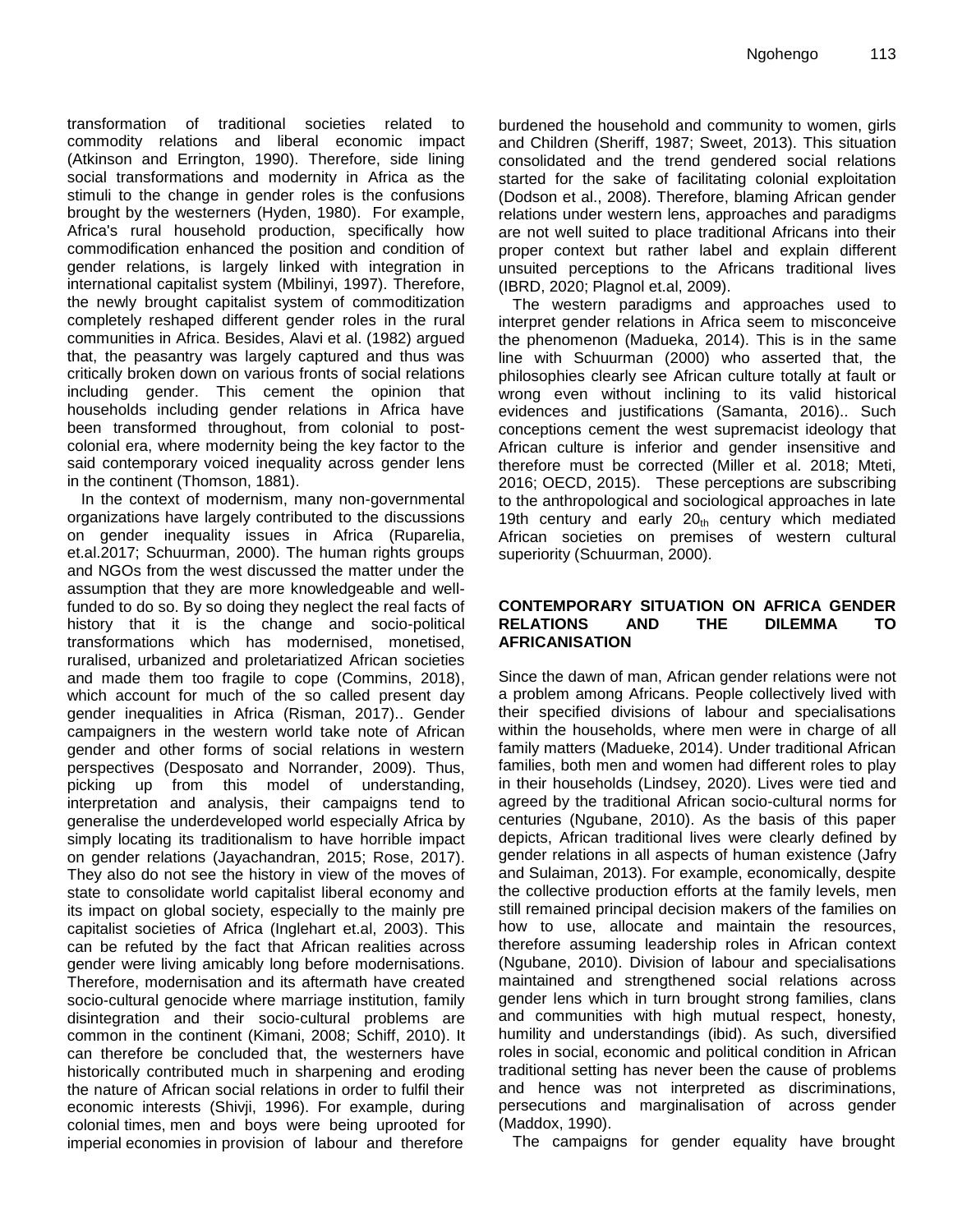serious problems in African traditional setting (Ngohengo, 2021). What is interpreted as unequal gender relation in Africa was the product of western interpretations caused by the transformations brought to Africa by the colonial relations and western liberal democracies (Ruparelia et al., 2011). Indicators used are typically of western sense and are not sufficient in understanding African communities, history and culture (Mihanjo, 1989). As a result of misinterpretations of the real African lives from its historical perspectives, modernity and new perceptions implanted to African societies through western educations, democracies, and activism, liberty and freedom concepts have seriously contributed to African dissolutions, conflicts and chaos at all levels (Mihanjo and Mpuya, 1998). This has pioneered the grounds of women emancipation in Africa from the so claimed patriarchal decision and operation in all aspects (Mihanjo, 2011). This situation has therefore put African generations at the crossroads particularly in upholding their long cherished traditions as they have strongly been opposed and absorbed by modernity and western gender equality conceptions (Valantine and Sandborg, 2013).

# **CONCLUSION AND RECOMMENDATIONS**

Several conclusions can be deduced from this article. More importantly is an inference that African societies are undergoing serious and significant historical transformation carried since colonial time till date, which have had serious implication on social communities and cultural lives. These changes have indeed brought about consolidation of liberalization and commodity production. This process need to be captured through a historical analysis. The rural communities are changing and becoming modernized, commoditized and urbanized. This had impact generally to society including gender relations. The mode of life and survivorship is rather complex and unpredictable. Societies are prone to human insecurities that survival under contemporary time need to be negotiated and mediated. It is only with a historical approach can one successfully address African social relations in its proper context. Therefore, African gender sensitive actors and organizations should take African benchmark to properly analyze the nature and historicity of the African gender relations across time. As such, Africans should not be swayed away by the western perceptions and interpretations assigned to African gender settings.

# **CONFLICT OF INTERESTS**

The author has not declared any conflict of interests.

#### **ACKNOWLEDGEMENT**

Immeasurable thanks to Gerda Henkel Foundation which

supports my on-going PhD project at Makerere University, College of Arts and Social Sciences. Their financial assistance has made it possible for the publication of this manuscript.

#### **REFERENCES**

- Akinola AO (2018). Women, Culture and Africa's Land Reform Agenda. Frontiers in Psychology pp. 1-8.
- Alavi H (1982). India: The transition to colonial capitalism. Capitalism and Colonial Production, London: Croom Helm.
- Atkinson JM, Errington S (1990). (ed), Power and Difference, Stanford University. Press, Stanford California.
- Baunach DM (2001).Gender inequality in childhood:Toward a life course perspective. Gender Issues 19(3):61-86.
- Bourguignon F (2018). World changes in inequality: An overview of facts, causes, consequences, and policies. CESifo Economic Studies 64(3):345-370.
- Byamugisha A (2016). Measuring the performance of the economic infrastructure and competitiveness cluster in Uganda. Journal of Public Administration and Policy Research 8(1):1-11.
- Caracciolo F, Santeramo FG (2013). Price Trends and Income Inequalities: Will Sub‐Saharan Africa Reduce the Gap? African Development Review 25(1):42-54.
- Commins SK (2018). From Urban Fragility to Urban Stability. Africa Center for Strategic Studies.
- Dancer H (2017). An equal right to inherit? Women's land rights, customary law and constitutional reform in Tanzania. Social and Legal Studies 26(3):291-310.
- Desposato S, Norrander B (2009). The gender gap in Latin America: Contextual and individual influences on gender and political participation. British Journal of Political Science 39(1):141-162.
- Dodson B, Simelane T, Tevera DS, Green T, Chikanda A, de Vletter F (2008). Gender, migration and remittances in Southern Africa.
- Dorius SF, Firebaugh G (2010). Trends in global gender inequality. Social Forces 88(5):1941-1968.
- Ehlers TB (1991). Debunking marianismo: Economic vulnerability and survival strategies among Guatemalan wives. Ethnology 30(1):1-16.
- Goh CB (1989). The relevance of history to our lives today. Teaching and Learning 10(1):75-82.
- Hallam J (2004). The slave experience: Men, women and gender. Retrieved from the magazine, Slvaery and the Making of America pp. 1-2.
- Hyden G (1980). Beyond Ujamaa in Tanzania: underdevelopment and an uncaptured peasantry. Univ of California Press.
- Inglehart R, Norris P, Ronald I (2003). Rising tide: Gender equality and cultural change around the world. Cambridge University Press.
- International Bank for Reconstruction and Development (IBRD) / The World Bank (2020). 20 Women, Business and The Law.
- Jacobsen A (2011). Ultralight metallic micro lattices. Science, 334(6058):962-965.
- Jafry T, Sulaiman VR (2013). Gender inequality and agricultural extension 19:433-436.
- Jayachandran S (2015).The roots of gender inequality in developing countries. Economics 7(1):63-88.
- Kajoba GM (2002). Land Use and Land Tenure in Africa: towards an evolutionary conceptual framework. Council for the Development of Social Science Research in Africa.
- Kimani M (2008). Women struggle to secure land rights. Africa Renewal 22(1):10-13.
- Knowles JB (1991). Women's Access to Land in Africa. Third World Legal Studies 1.
- Komu F (2003). Customary Land Tenure System in Tanzania. In 4th AFRES Conference pp. 12-13.
- Laiser TJ (2016). Land tenure systems and conflicts in rural smallholder communities of Mvomero District, Tanzania (Doctoral dissertation, Sokoine University of Agriculture).
- Lindsey LL (2020). Gender roles: A sociological perspective. Routledge.
- MacKinnon D, Cumbers A (2011). An introduction to economic geography: globalization, uneven development and place 2nd edn